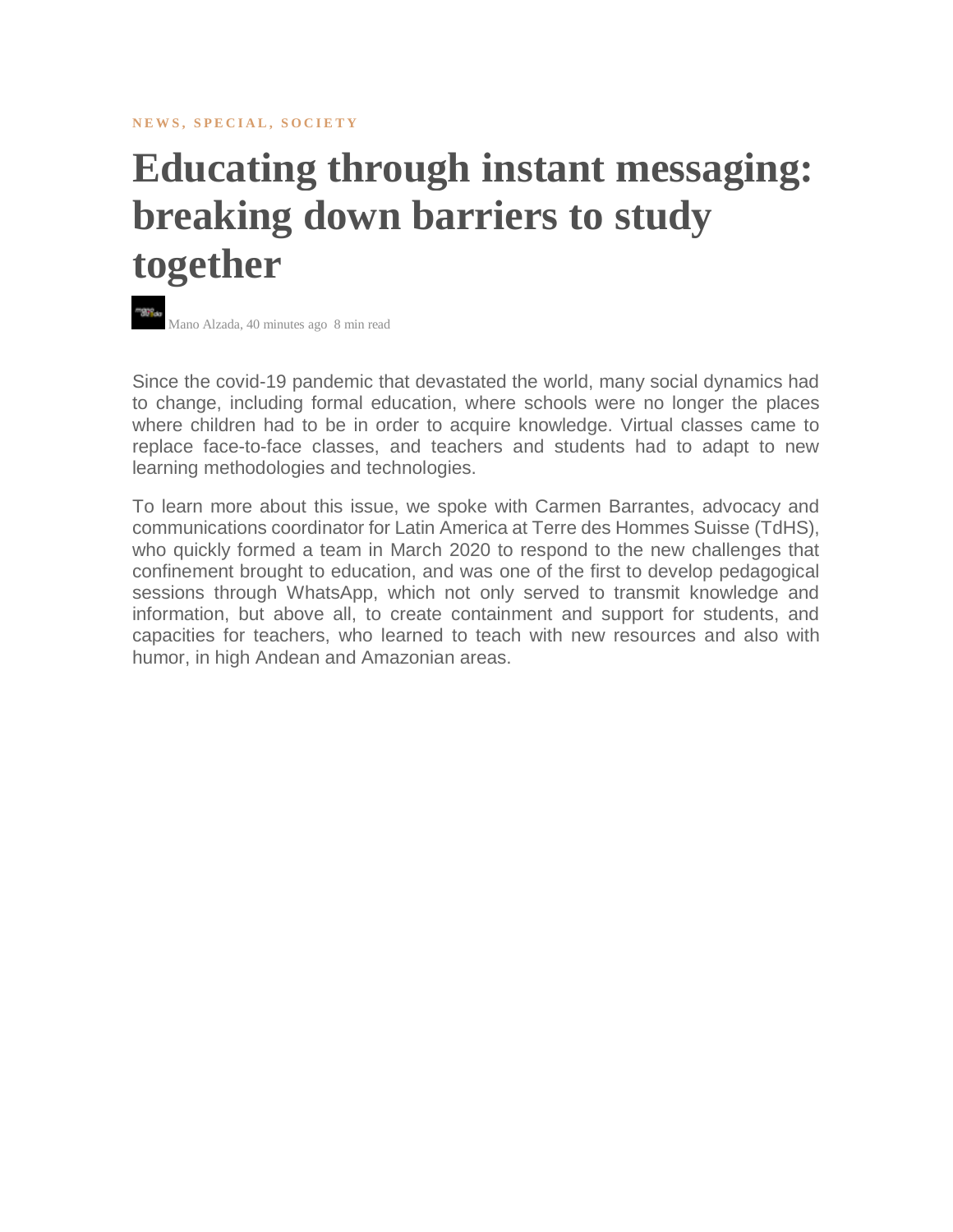## PROGRAMA DE EDUCACIÓN PARA EL DESARROLLO SOSTENIBLE Y SOLIDARIO



**How was the process of designing the pedagogical proposal of learning experiences in the context of distance education developed through instant messaging?**

The process of designing the pedagogical proposal of learning experiences in the middle of the pandemic was really challenging, it was developed with a lot of uncertainty in relation to the acceptance it could have, because we developed it at a time when people were still hoping to return to face-to-face school.

The design of the pedagogical proposal started in March 2020 when the pandemic had just confined us, locked us in and isolated us. One issue that was clear to us was the importance of getting the children to work together again and that physical isolation did not mean social isolation, so we started working on this proposal even before it was officially announced that there would be no face-to-face classes.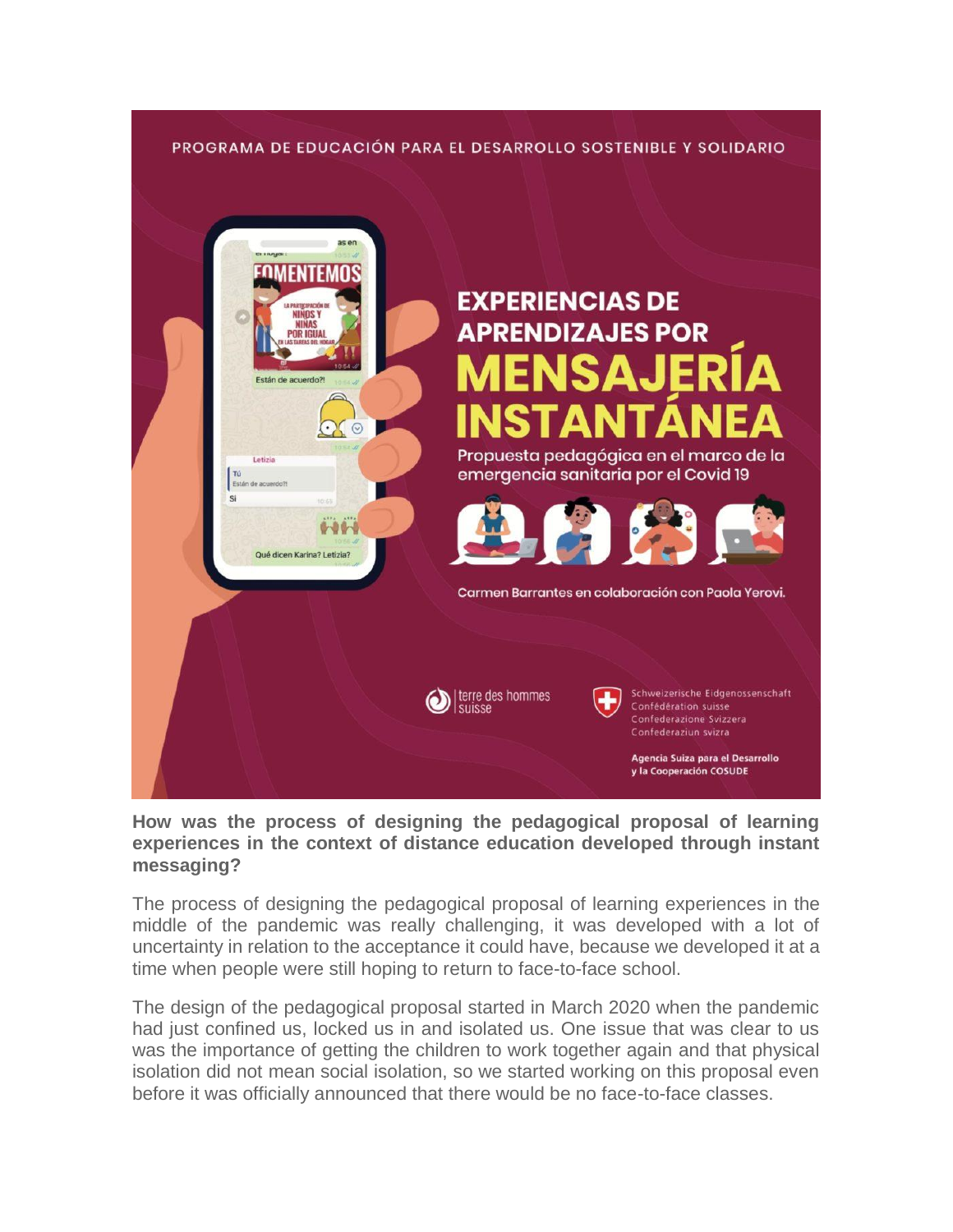We hired the team and began to experiment methodologically, to develop contents and strategies of the classes and their phases, at the beginning of the pandemic and we adapted it.



## **Who participated in its design?**

.

The way we reacted to the emergency was quickly put together. A team of six people, a sociologist, two teachers, one of whom spoke Quechua, a psychologist and myself, a journalist and lawyer with experience in popular education with the Paulo Freire approach.

This initiative received the backing of the TdHS National Coordinating Committee to take a gamble at a time when it was still being debated how long the pandemic would last and whether it would be wise to wait to see if we would return to classroombased schooling, which was very important for us. The response from TdHS was immediate, so that in the second semester of 2020 we already had a methodological proposal that we began to validate and our beneficiary students began to receive WhatsApp classes, which allowed teachers to meet with students, and even parents who participated, because the classes were heard through their phones.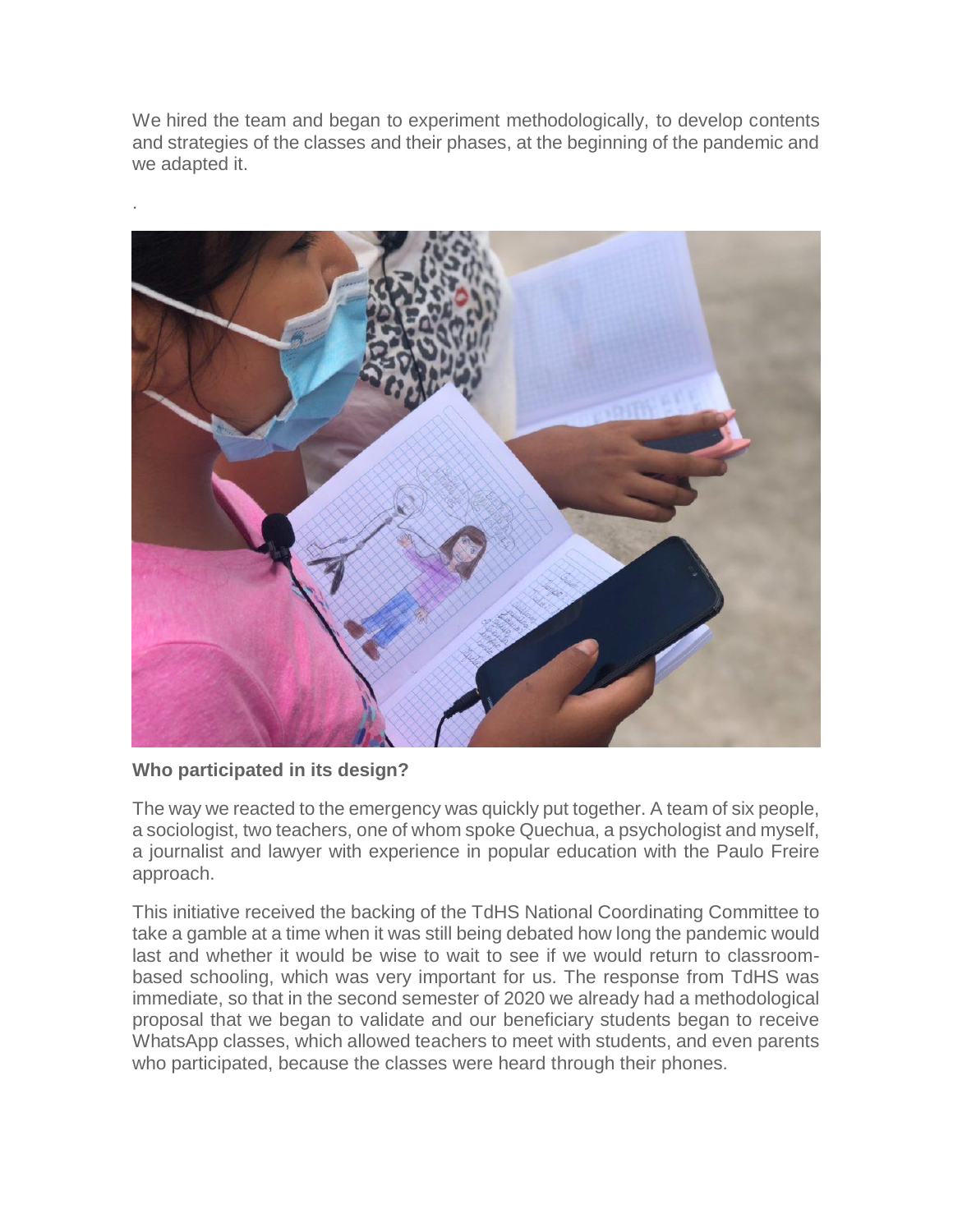

**What makes this proposal different from others and how did you adapt it to the communities you work with?**

The main thing, and it is noticeable when we interview the children and ask them what impacted them, is that we achieved school continuity. In 2021 that has passed, our school continuity in rural, high Andean and Amazonian areas is 100%. The students who participate in this proposal point out that one of the things that attracted them was that they could learn while having fun, talking with the teachers and feeling welcomed.

This proposal, in addition to taking technology into account, is intentionally designed with the objective of being a welcoming educational space that provides containment at the same time, because let's remember that it was the time of the first wave, there was this whole situation of collapse of the health system, the thousands of losses of life began there, it was a country in mourning, with students in mourning, parents in mourning, teachers in mourning. At that time we bet on that welcoming, fun, but also critical thinking space.

The topics we dealt with were all related to the situation, from aspects on how to accommodate to study at home, where there is only one cell phone or one room. That session was very successful, the parents thanked us because they felt more relieved with the tips we gave them, how to arrange the spaces, how to put the desk near the light, organize the use of the radio so that they can study in a quiet way.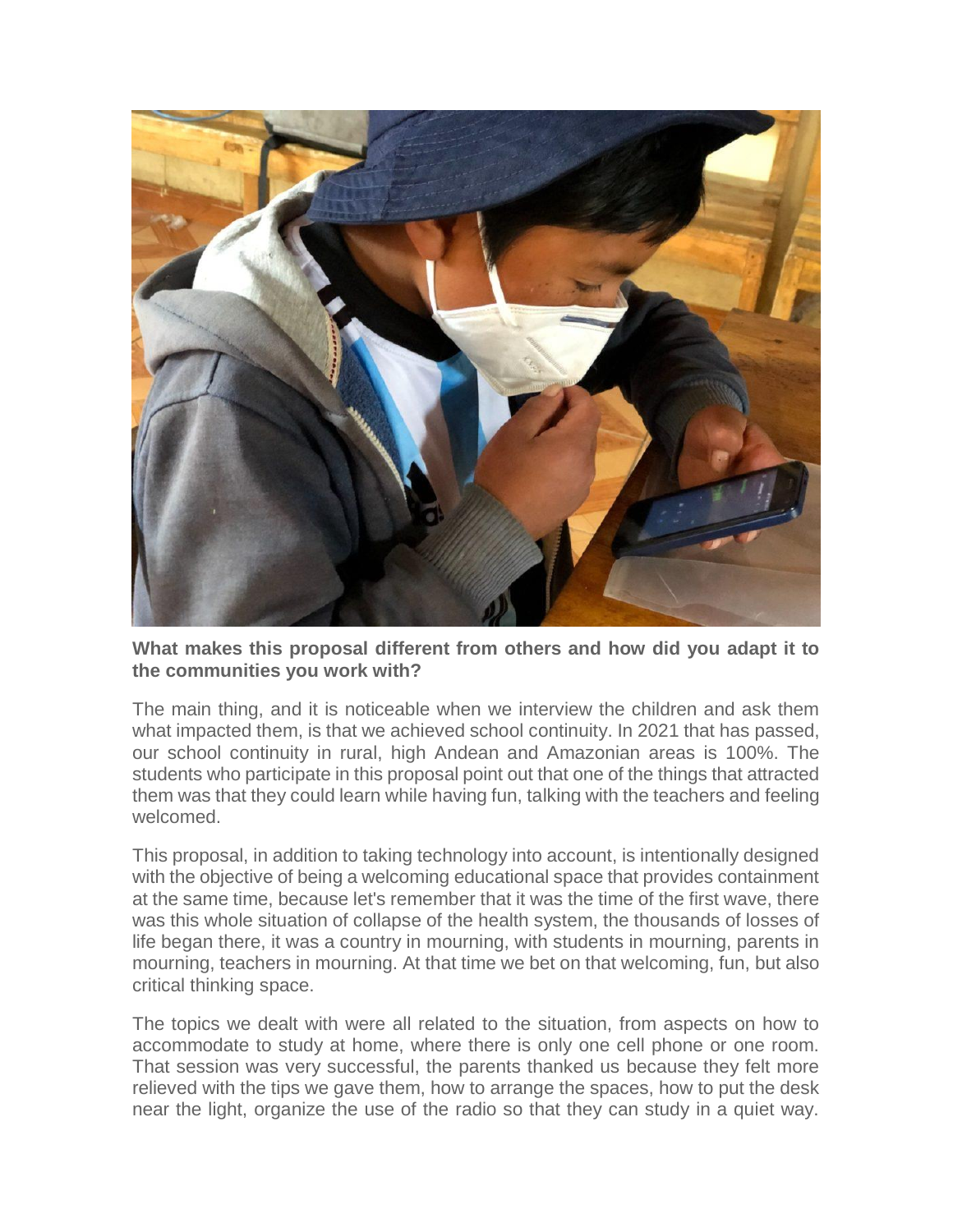The topics were well grounded in reality, in the distribution of household chores. The learning took place in the area of the social person, but we were no strangers to other issues that could arise, how to organize your home, the schedule, how many people are there, it was applied in that context.

The population was not alien to us, we have four years of working with them, that accumulated experience definitely helped us, the classes were not as long as the official time, we have to have shorter periods, flexibility, the context for us was important, it was not about complying with the rules, we had to respond to reality, to the presence or absence of connectivity and equipment, to the concentration time of the children, we gave ourselves certain licenses. We did it based on experience and on conversations with the children themselves.



**How did the teachers receive it? How did the students receive it?**

The teachers received it with skepticism, they had no idea how to make a synchronous class. The students had a better idea, they were more receptive, the first sticker that the teacher sent them had already won them over, they knew the figure and the characters that they liked, all this work was done with the teachers, making them aware of the resources, the characters and mechanisms that the children used to communicate with WhatsApp. They knew that these resources were not only to call their attention, they could use them when they were distracted, others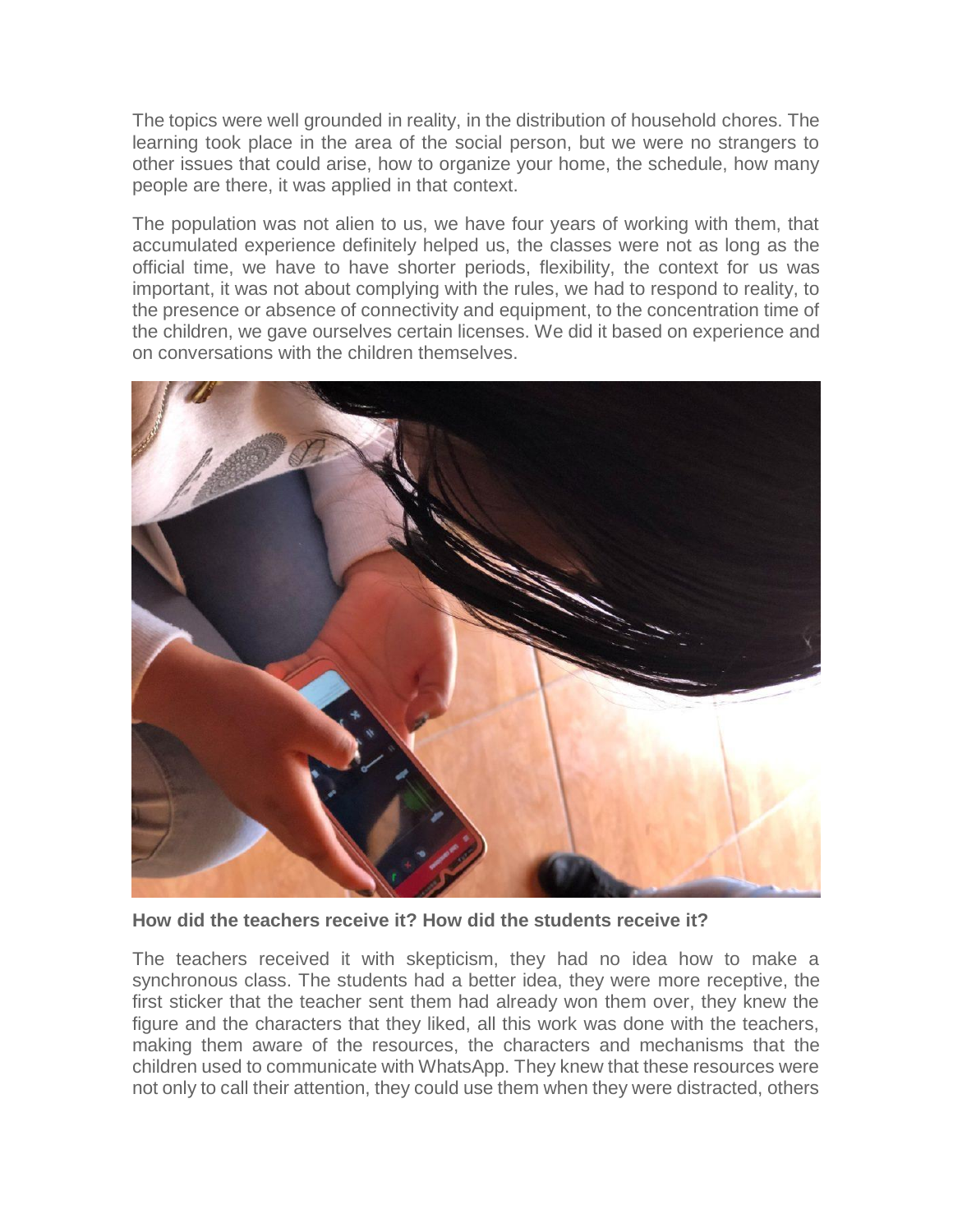to make them stop, to make them smile, they were taught the use that the resources could have.



**How did this proposal help teachers and students achieve their educational goals? What kind of solutions did it provide them with?**

The teachers learned in the trainings how to use the youth language, to use WhatsApp for synchronous communication, on the subject of the danger of school dropout. There was not yet all the evidence of dropout, it could be that there is absenteeism but not the dropout that was felt later.

We talked about strategies, methodology and what should be found in the classroom, also how to work the topics, the cognitive and formative aspects, it was important not to neglect them, but a dosage was necessary that would allow,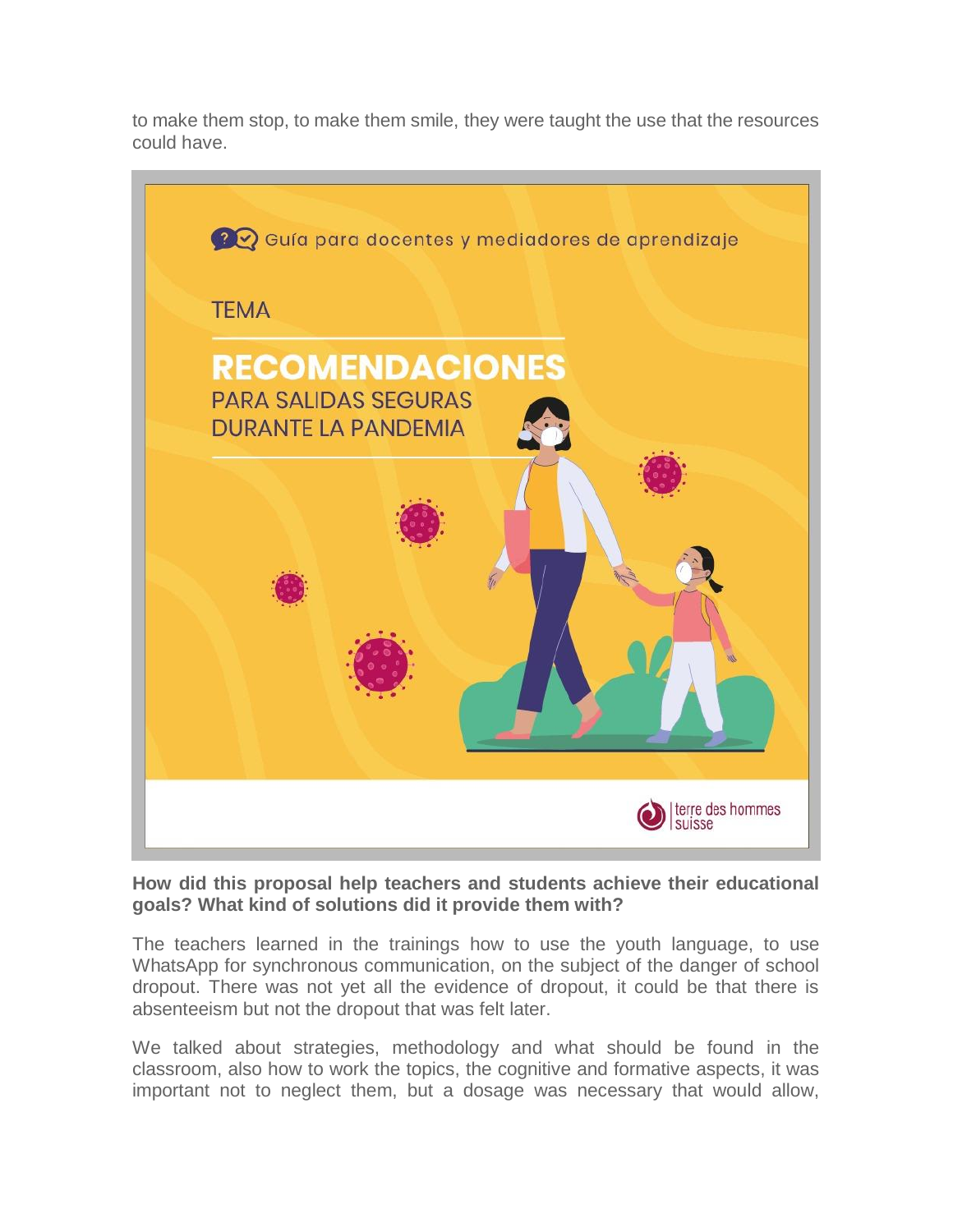precisely, to manage in a context of crisis, we could not be oblivious to that context. They also had training in how to handle technology, some learned to make TikTok, to make their own stickers, to know that they had to have a package of audiovisual resources that would be their best allies for communication via WhatsApp. These were the solutions provided to them.

## **What were the main difficulties encountered along the way and how did you resolve them?**

The proposal started, because there was skepticism, to try and show them a class in which they felt confident, after a while depending on the school, the facilities provided by the institution, the infrastructure, the number of students. So the process could last three months, six months, there are schools with which we work on a stable basis that are allies and we were already periodically monitoring the work they were doing.

We did not start from zero, because we already knew the population and there was a subsequent accompaniment, not only monitoring, but in classes, the basic difficulties are always connectivity, because it affects you when in areas where connectivity is lower and resources cannot be downloaded, even if they weigh little, the existence of little equipment in a house, usually a telephone, a father or mother who uses it to work, the children who use it to study. We solved it in part with organizations, some cases if they had a telephone that did not have a line, we have supported the direct beneficiaries of our projects to have a telephone line so that they can do the classes.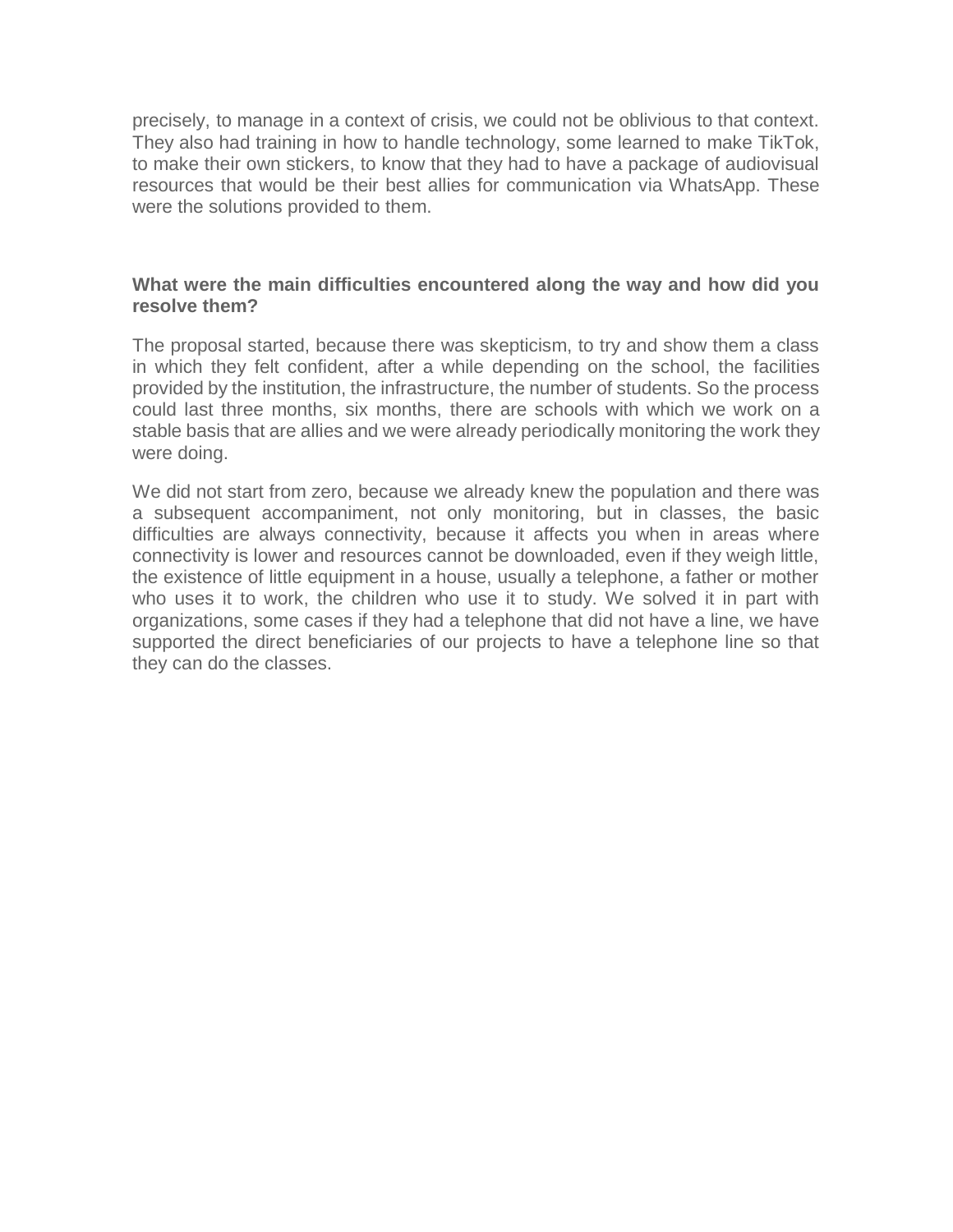

**As a final evaluation, did they meet the objectives they had set?**

We largely achieved the objectives set, there was educational continuity, teachers today know more than before about creating welcoming spaces of solidarity with their students that they will be able to apply in the on-site school, strategies that are not only typical of the WhatsApp.

Machismo has advanced, teachers have validated that the student does not lose respect because they apply humor in class, that there does not necessarily have to be a distant and formal relationship to have authority, for example. I think there have been surprises regarding the maturity of the children, at the beginning we had a class about the safe exit, about taking biosecurity measures, and they talked about their anguish, their regrets for not going out, their frustrations regarding what the pandemic was doing to their lives. The teachers were very surprised by the candid ways in which they exchanged, to such an extent that it could already be worrisome in the sense that they could be children vulnerable to leaving school to go to work and not leave their parents alone, those who had families in which the parents had lost their jobs. Beyond the lessons that WhatsApp classes work and that all the resources are available for learning to take place, in terms of pedagogical strategies there is also an innovation.